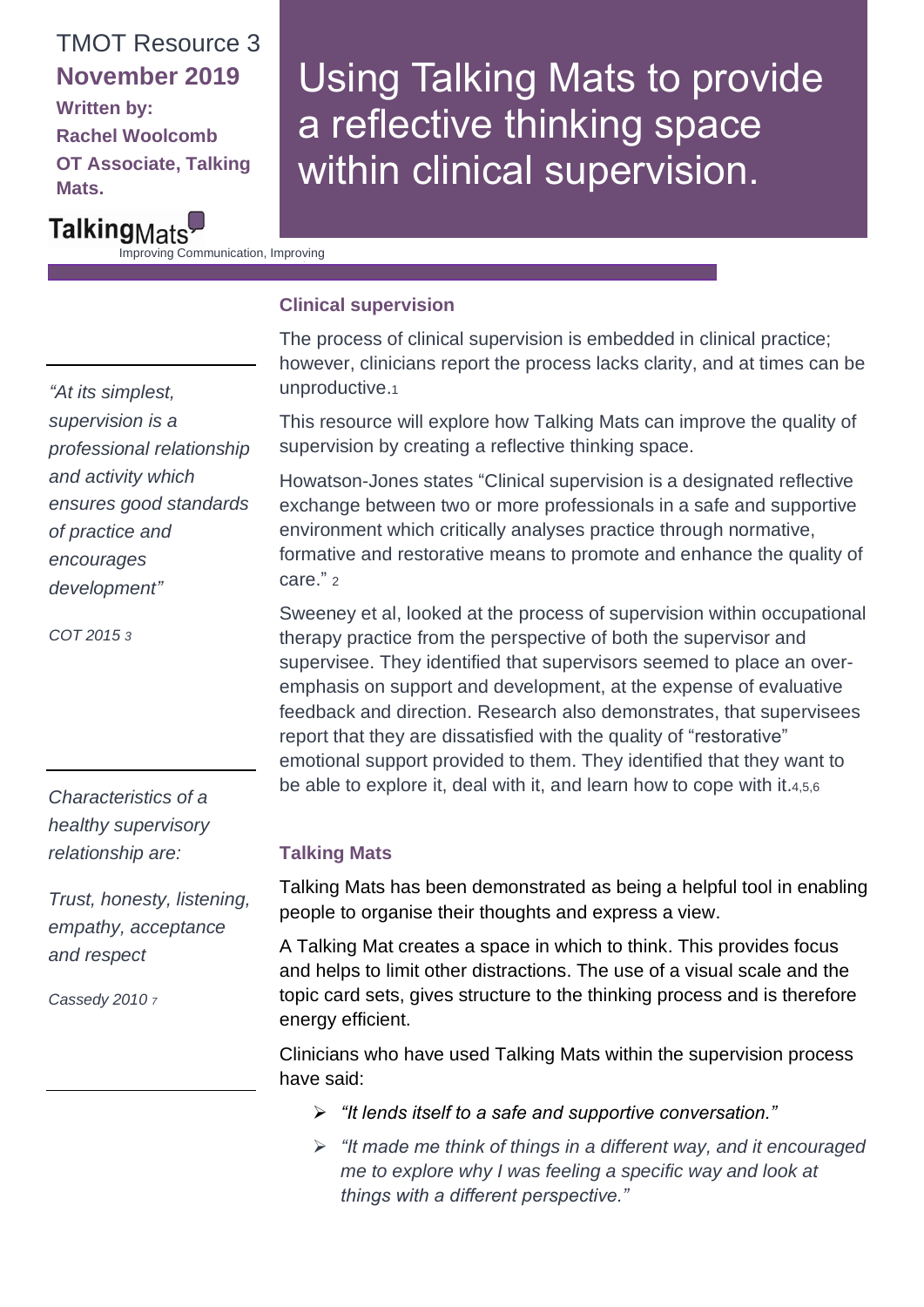*"I verbalised more in the session [with the Talking Mat] than I have in other supervision sessions put together – because of the prompts it gives and that it raises topics instead of having to think of them."*

*"It lends itself to a safe and supportive conversation"*

*Occupational Therapists*

#### **Reflective Practice**

In 2015, the Royal College of Occupational Therapy, in response to the supervision research findings, produced guidelines<sub>3</sub> aimed at providing clarity about the purpose and practice of clinical supervision. Within the guidance, they state that reflective practice, goes hand in hand with supervision.

Reflective practice is defined as *"taking time and conserving the energy to think critically about your practice. It means stepping outside the action in order to see how to improve what takes place." <sup>8</sup>*

#### ➢ **Taking time**

Prioritising reflective time within a busy working day is a challenge. It is often easier in the short term to just "keep on going." Perhaps we have a perception that other things are more important, or we know that if we stop and reflect we may have to think about things we find difficult.

It is important to challenge this mind set and commit to finding a way to enable high quality reflective practice within a safe supervisory relationship. Not only will this benefit us, but it will ultimately benefit the people to whom we provide services and care.

#### ➢ **Conserving the energy to think**

Thinking is effortful; it requires emotional and internal energy to think and reflect on our practice.<sup>8</sup>

Using a Talking Mat enables a person to focus their attention onto a specific topic. The supervisee is the "thinker', with the supervisor being the "listener" within the process. The thinker is given the opportunity to widely explore a specific topic, to reflect on what they think and feel about each component and to freely express their opinion.

#### ➢ **Stepping outside the action**

The visual representation of the thinking process on the Talking Mat can provide a focus for further reflection, discussion and decision making. The card sets help to widen the conversation, enabling the thinker to consider all elements of a chosen topic.

A series of Talking Mats, used over time can help to demonstrate meaningful change.

Talking Mats have two card sets which clinicians have found useful to create a reflective space within the supervision process. Below are some examples of how Talking Mats have been used.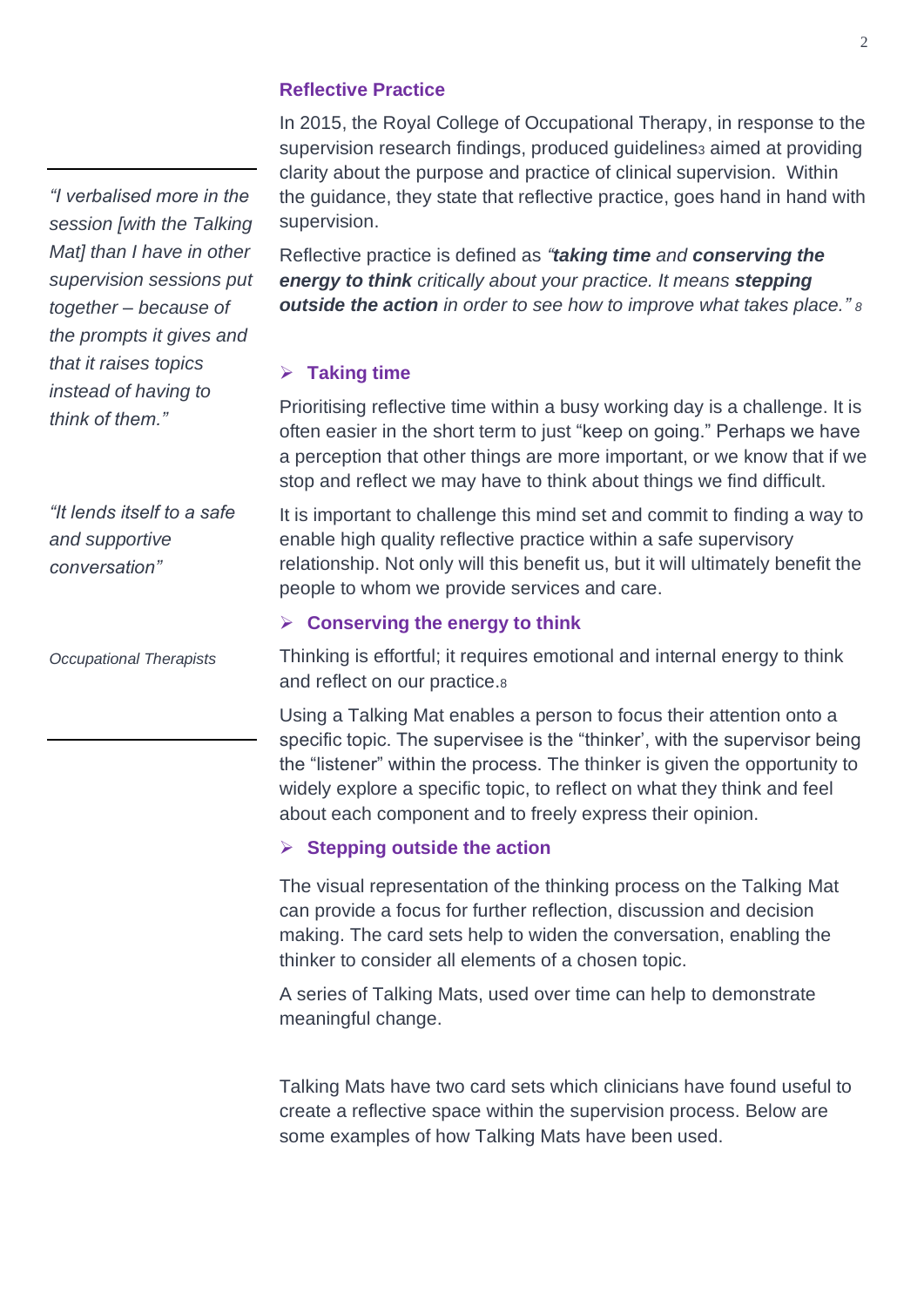#### **Coping**

*"My supervision session [using the Talking Mat] felt unthreatening which was really refreshing. It felt like nothing was loaded with preconceived ideas"* 

*"It made me think of things in a different way, and it encouraged me to explore why I was feeling a specific way and look at things with a different perspective"*

Coping

This set can be used to think and reflect on coping skills within the workplace.

Here the top scale going well

In this example, the thinker identified that they were able to adapt well to the changing work environment and enjoyed working with their team. They recognised that they had been lacking in energy recently. This led to them thinking about issues of resilience and how they managed stressful events at work. They reflected on their need to manage their time in a different way and not put off difficult tasks until the end of the day.

#### **Learning and Thinking**

.



Learning and Thinking card set provides a reflective tool to enable people to think about all the components involved in learning and thinking.

The top scale used here was going well/not going well however the top scale of confident/not confident would also work well.

Thinkers who are new to a job role or students often gain benefit from using this card set.

*Occupational Therapists*